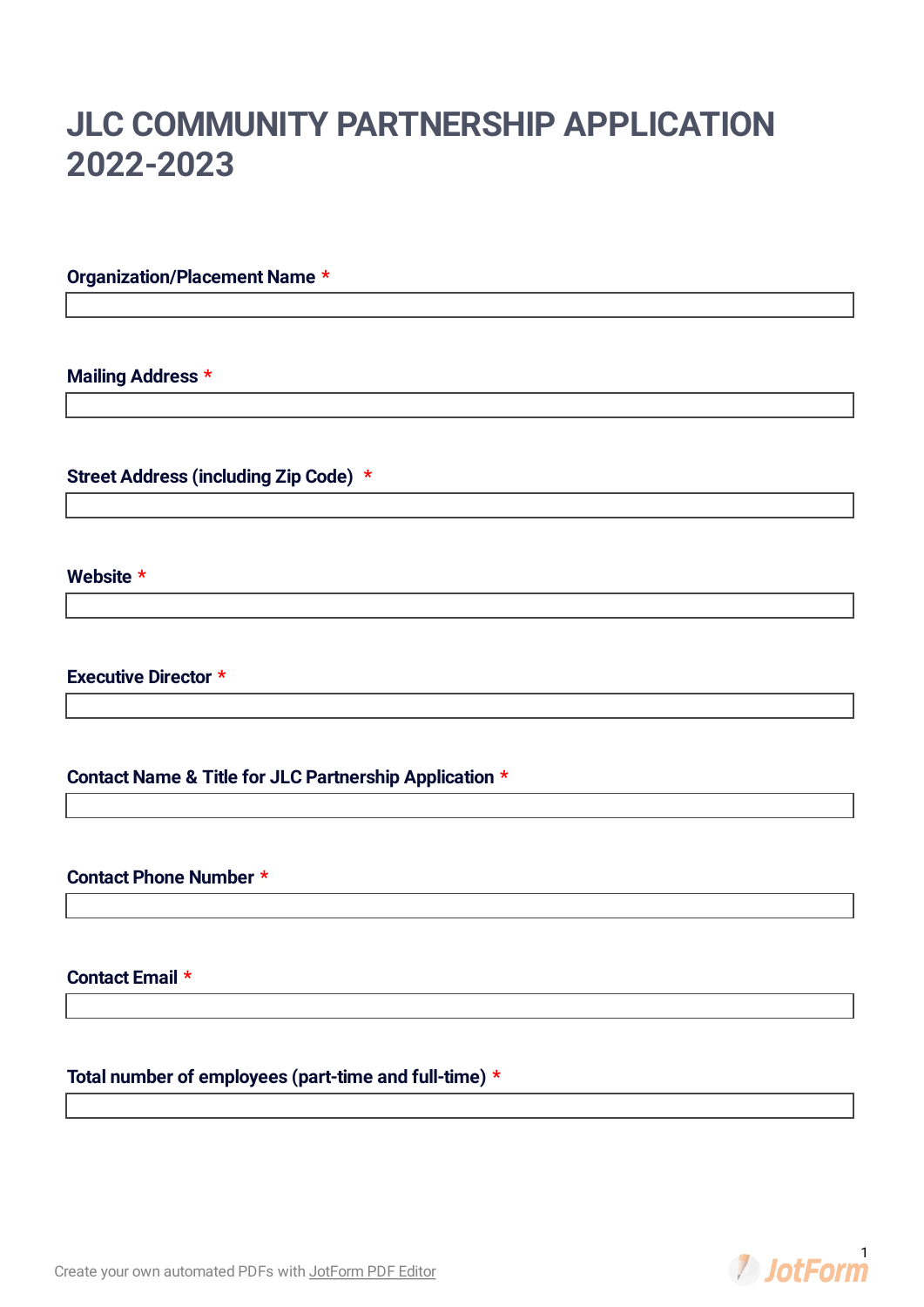**Minimum amount of JLC funds required for this program to run successfully \***

**Number of JLC volunteers requested \***

**Minimum number of JLC volunteers required for this program to run successfully \***

**Please provide a brief overview of the history and mission of your organization, including the founding date. \***

**Describe how your programming is in line with the JLC's school ready initiative \***

**Describe your organization's position on Diversity Equity & Inclusion and how your leadership team and Board of Directors reflects these values. \***



Create your own [automated](https://www.jotform.com/products/pdf-editor/?utm_source=pdf_file&utm_medium=referral&utm_term=211804495489062&utm_content=jotform_text&utm_campaign=pdf_file_branding_footer) PDFs with JotForm PDF Editor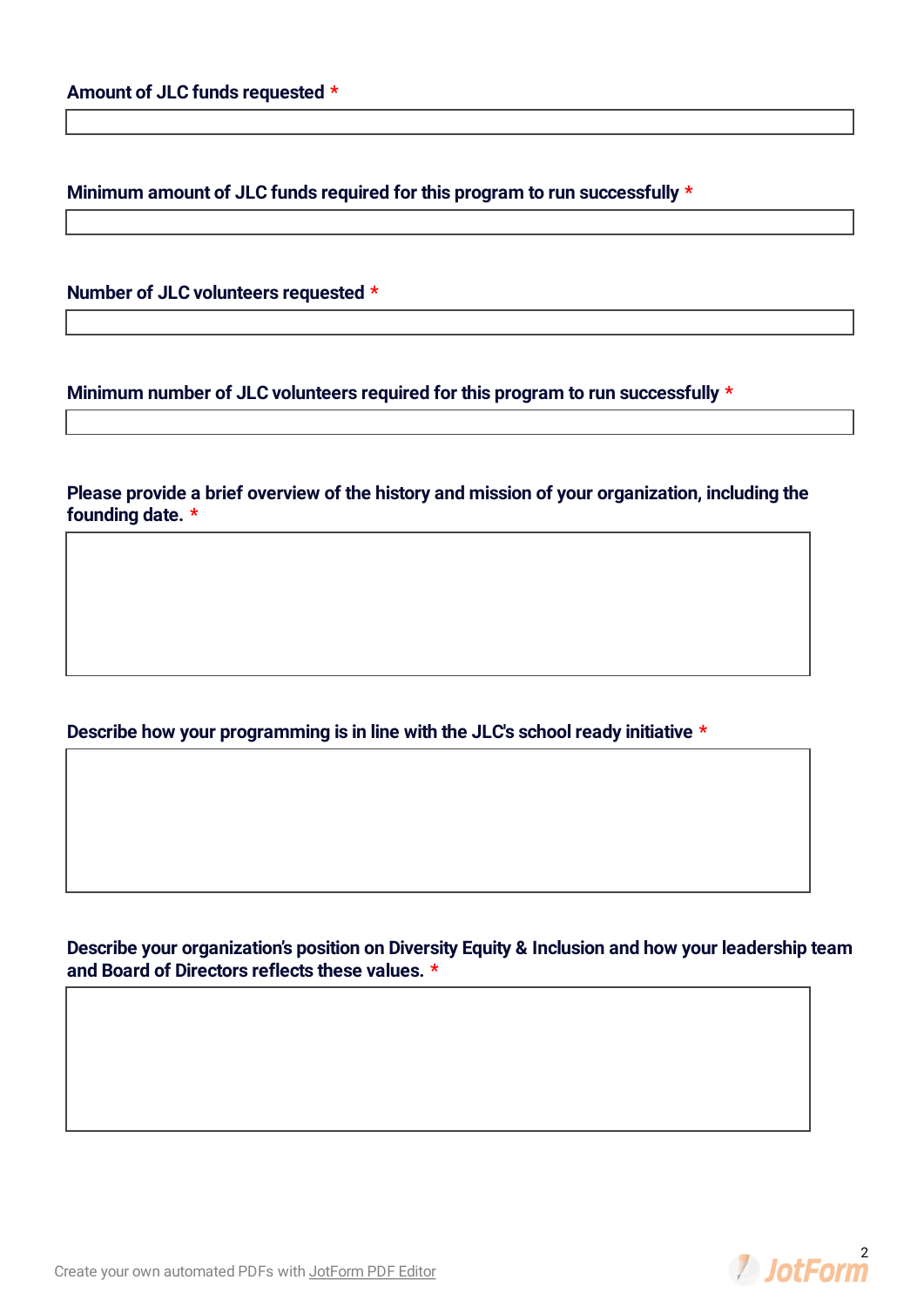**Describe the population served by this program. How are the participants selected? How many children will be served annually under this program? \***

**How long has this program been in existence? \***

**How do you plan to sustain this program after this year? What are the long term strategies for funding this project beyond the grant period? \***

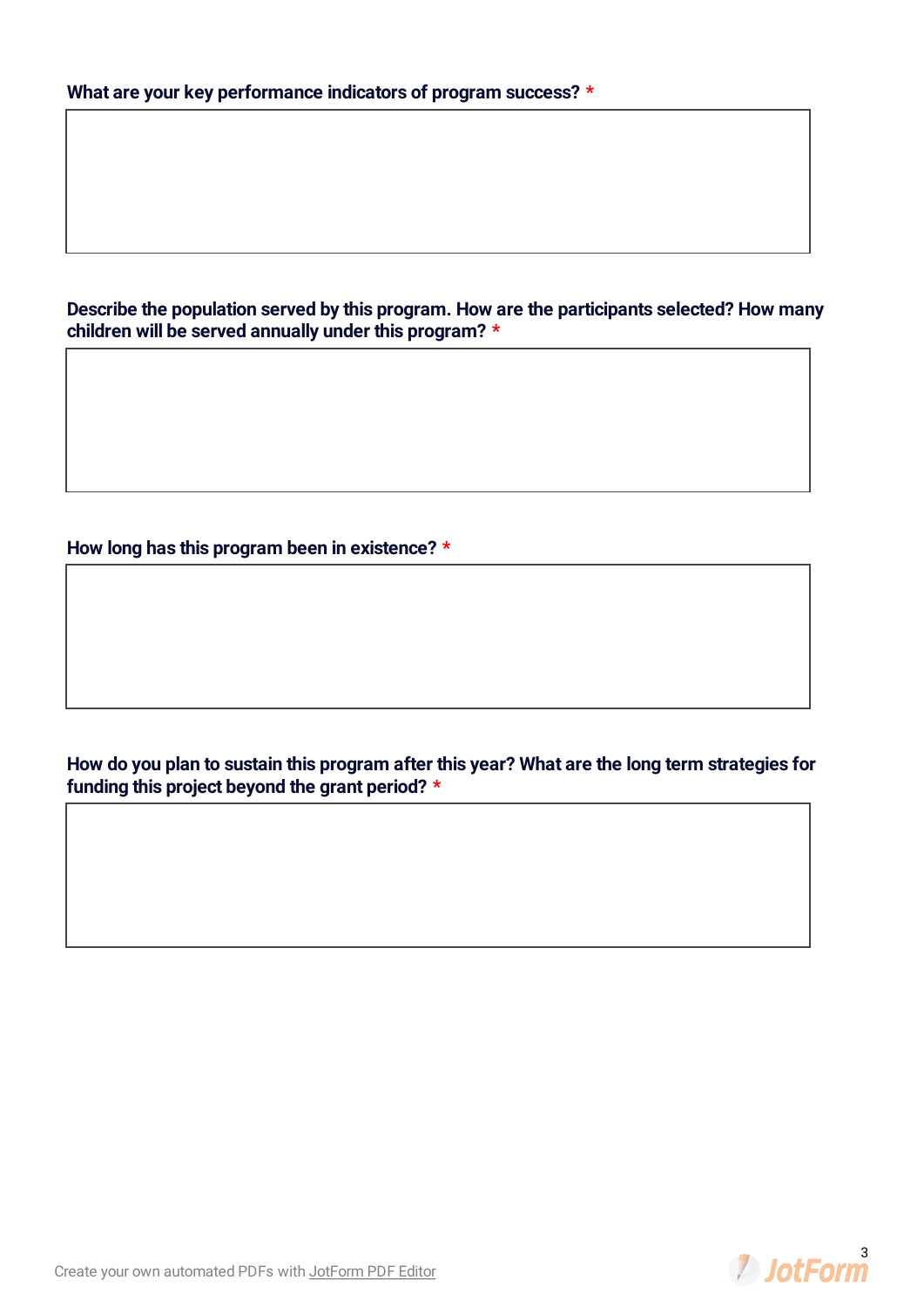**What makes your organization unique and effective as compared with other organizations working in your geographical area with similar populations? What is your organization doing to limit duplication or overlapping services? In what ways is your organization meeting needs that are not being addressed by other non-profits? \***

**Why are you applying for support from the JLC? \***

**How many total volunteers work with your organization? How are they recruited and retained? \***

**What are the specific volunteer duties that would be required of JLC volunteers? Be as detailed as possible. \***

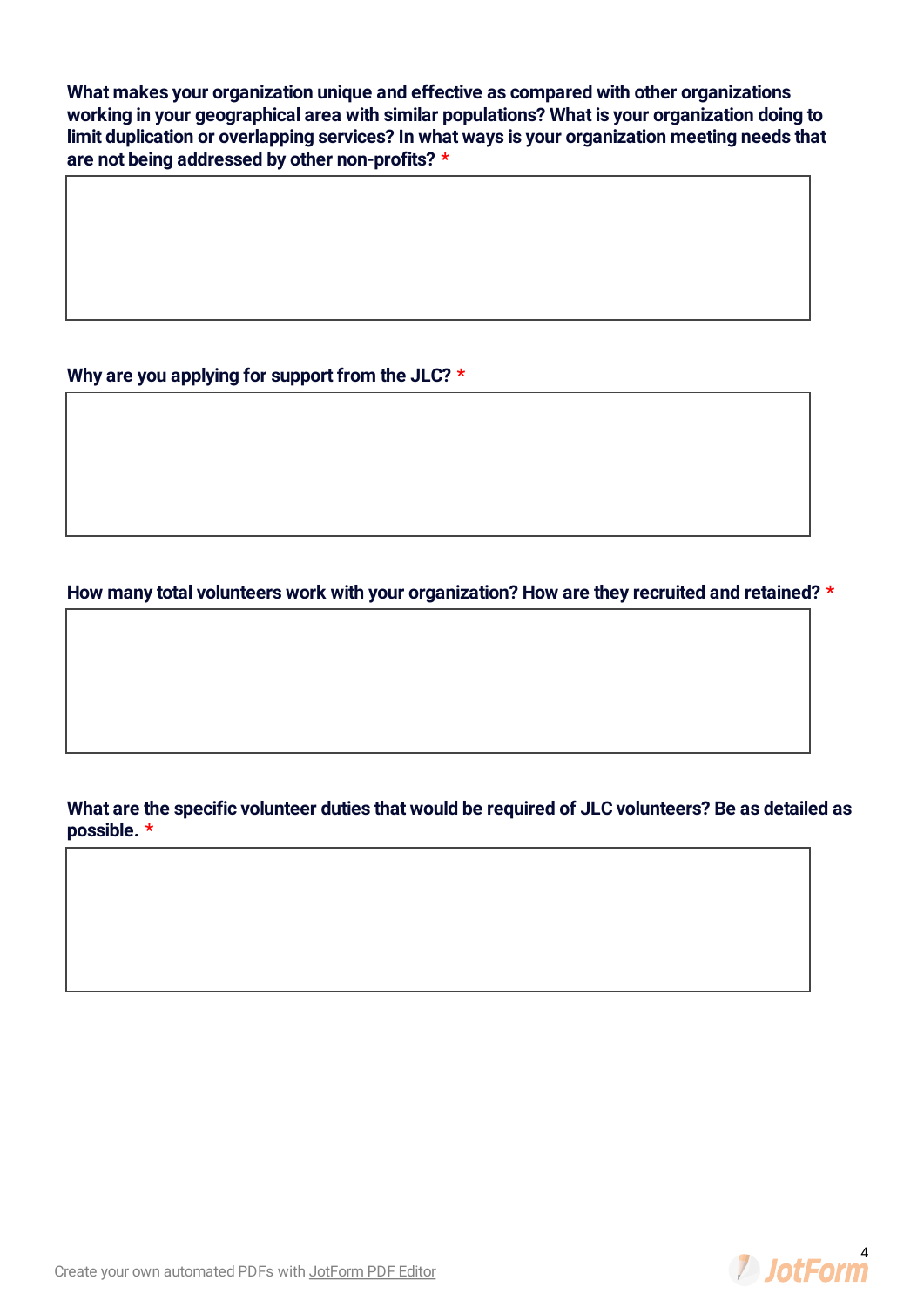# **Are volunteers able to self-schedule with your organziation? \***

**OYES** ONO

## **Please list the days and times that volunteers are needed. \***

|                 | Morning (before noon) | Afternoon (noon - 5pm) | Evening (after 5pm) |
|-----------------|-----------------------|------------------------|---------------------|
| <b>Monday</b>   |                       |                        |                     |
| <b>Tuesday</b>  |                       |                        |                     |
| Wednesday       |                       |                        |                     |
| <b>Thursday</b> |                       |                        |                     |
| <b>Friday</b>   |                       |                        |                     |
| <b>Saturday</b> |                       |                        |                     |
| <b>Sunday</b>   |                       |                        |                     |

# **Has your organization ever been affiliated with or had a previous partnership with the JLC? If so, please provide details of this relationship including scope and timeframe. \***